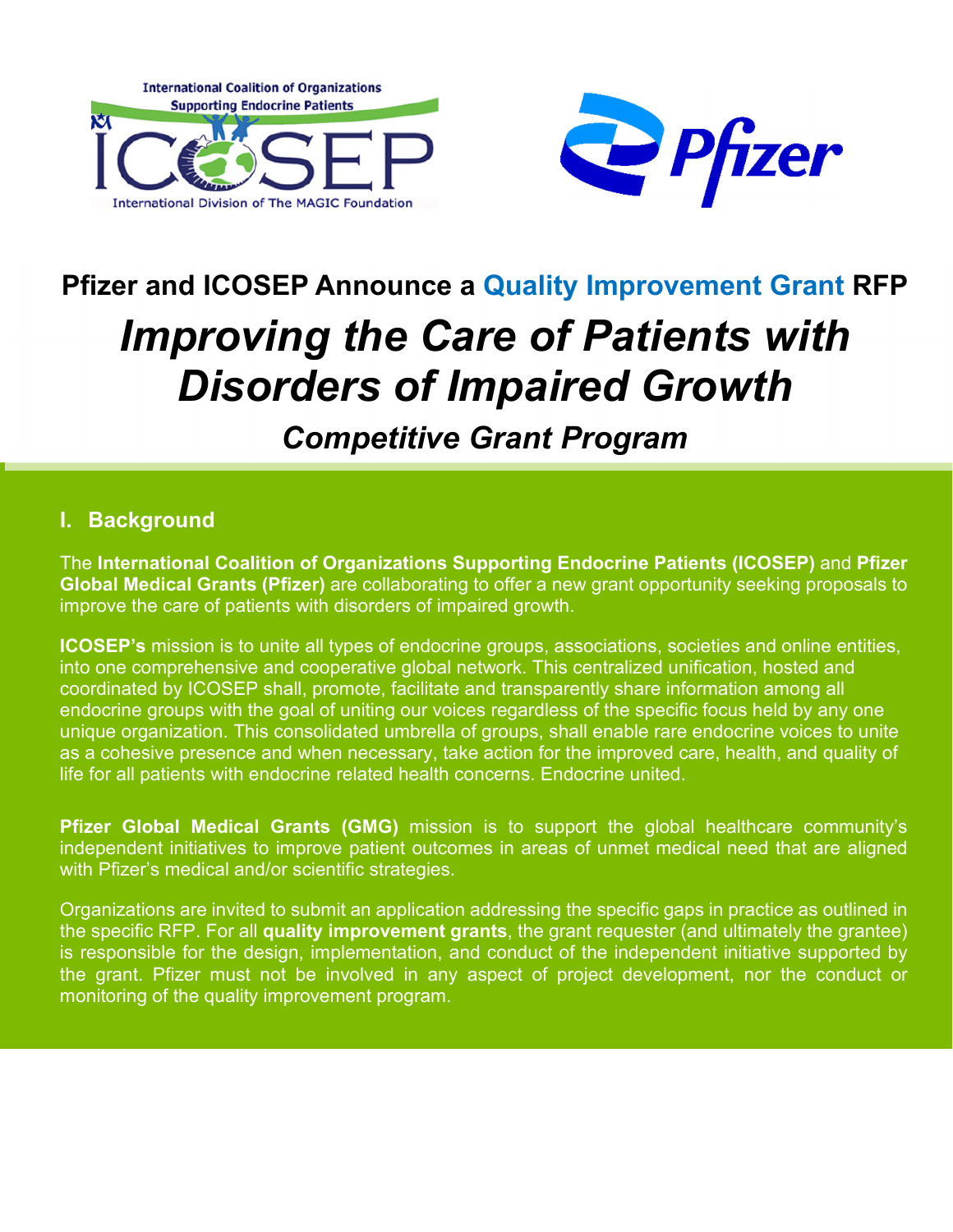## **II. Eligibility**

| <b>Geographic Scope:</b>                        | Global                                                                                                                                                                                                                                                                                                                   |
|-------------------------------------------------|--------------------------------------------------------------------------------------------------------------------------------------------------------------------------------------------------------------------------------------------------------------------------------------------------------------------------|
| <b>Applicant Eligibility</b><br><b>Criteria</b> | Only organizations are eligible to receive grants, not individuals or<br>medical practice groups.                                                                                                                                                                                                                        |
|                                                 | The following may apply: medical, dental, nursing, allied health, and/or<br>$\bullet$<br>pharmacy professional schools; healthcare institutions (both large and<br>small); professional associations; government agencies; and other<br>entities with a mission related to healthcare improvement.                       |
|                                                 | Pfizer believes that every person deserves to be seen, heard, and cared<br>for, and we work to further this goal by encouraging grant requestors with<br>different backgrounds, perspectives, and experiences to apply.                                                                                                  |
|                                                 | Collaborations within institutions (e.g., between departments and/or inter-<br>professional), as well as between different institutions / organizations /<br>associations, are encouraged. Please note all partners must have a<br>relevant role and the requesting organization must have a key role in the<br>project. |
|                                                 | For programs offering education credit, the requesting organization must<br>be the accredited grantee.                                                                                                                                                                                                                   |

## **III. Requirements**

| <b>Date RFP Issued</b>                            | June 1, 2022                                                                                                                                                                                                                                                                                                                                                                                                                                                                                                                                                                     |
|---------------------------------------------------|----------------------------------------------------------------------------------------------------------------------------------------------------------------------------------------------------------------------------------------------------------------------------------------------------------------------------------------------------------------------------------------------------------------------------------------------------------------------------------------------------------------------------------------------------------------------------------|
| <b>Clinical Area</b>                              | Disorders of impaired growth                                                                                                                                                                                                                                                                                                                                                                                                                                                                                                                                                     |
| <b>Specific Area of Interest</b><br>for this RFP: | It is our intent to support projects that focus on direct patient care to<br>improve patient outcomes for those with pediatric disorders of impaired<br>growth. These may include quality improvement projects focusing on<br>appropriate diagnosis, treatment, management, and comprehensive<br>care of these patients. Proposals that include digital tools and eHealth<br>are welcome.<br>Support the development of multidisciplinary care teams to ensure<br>health equity and address health care disparities for pediatric patients<br>with disorders of impaired growth. |
|                                                   | Multi-disciplinary collaborations are encouraged when appropriate, but<br>all partners must have a relevant role.                                                                                                                                                                                                                                                                                                                                                                                                                                                                |
|                                                   | It is expected that projects will be evidence-based (education and/or<br>quality improvement) and the proposed research/evaluation will follow<br>generally accepted scientific principles. During review the intended<br>outcome of the project is given careful consideration and, if appropriate                                                                                                                                                                                                                                                                              |



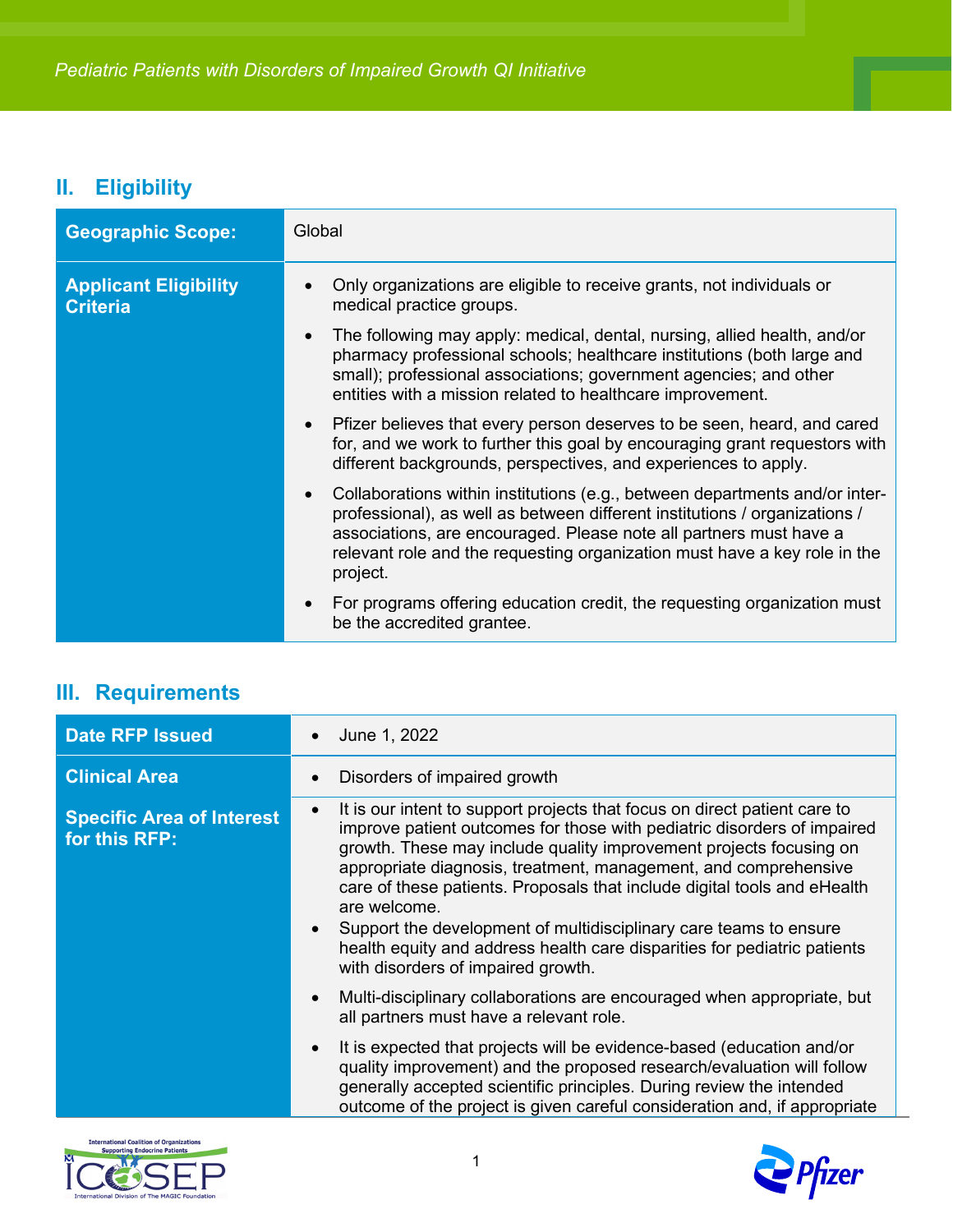|                                                      | based on the project goal, projects with the maximum likelihood to<br>directly impact patient care will be given high priority.                                                                                                                                                                                                                  |
|------------------------------------------------------|--------------------------------------------------------------------------------------------------------------------------------------------------------------------------------------------------------------------------------------------------------------------------------------------------------------------------------------------------|
|                                                      | There is a considerable amount of interest in receiving responses from<br>projects that utilize system-based changes. Although educational efforts<br>for grantees and patients may be entirely appropriate components in<br>responses to this RFP, projects that include an overt description of<br>system changes will be given high priority. |
|                                                      | It is not our intent to support clinical or fundamental research projects.<br>Projects evaluating the efficacy of therapeutic or diagnostic agents will not be<br>considered. Projects to support existing registries or creation of new<br>registries are also out of scope.                                                                    |
| <b>Target Audience:</b>                              | Pediatric patients with disorders of impaired growth and the<br>professionals/multi-disciplinary teams that care for them.                                                                                                                                                                                                                       |
| <b>Disease Burden</b><br><b>Overview:</b>            | Substantial health care burden is associated with impaired growth in the<br>pediatric population <sup>1</sup>                                                                                                                                                                                                                                    |
|                                                      | Impaired growth impacts multiple aspects of daily life for children with<br>the condition including their social and emotional well-being <sup>2, 3</sup>                                                                                                                                                                                        |
| <b>Recommendations and</b><br><b>Target Metrics:</b> | <b>Related Guidelines and Recommendations</b>                                                                                                                                                                                                                                                                                                    |
|                                                      | Consensus Guidelines for the Diagnosis and Treatment of Growth<br>Hormone (GH) Deficiency in Childhood and Adolescence: Summary<br>Statement of the GH Research Society <sup>4</sup>                                                                                                                                                             |
|                                                      | Diagnosis, Genetics, and Therapy of Short Stature in Children: A<br>Growth Hormone Research Society International Perspective. <sup>5</sup>                                                                                                                                                                                                      |
|                                                      | Clinical practice guidelines for the care of girls and women with Turner<br>syndrome: proceedings from the 2016 Cincinnati International Turner<br>Syndrome Meeting <sup>6</sup>                                                                                                                                                                 |
|                                                      | Growth Hormone Research Society workshop summary: consensus<br>guidelines for recombinant human growth hormone therapy in Prader-<br>Willi syndrome <sup>7</sup>                                                                                                                                                                                 |
|                                                      | Management of growth failure and other endocrine aspects in patients<br>with Noonan syndrome across Europe: A sub-analysis of a European<br>clinical practice survey $8$                                                                                                                                                                         |
|                                                      | Causes of Disruptions in Children's Growth: https://icosep.org/wp-<br>content/uploads/2021/03/7-9-19-ICOSEP-Final-Compilation.docx                                                                                                                                                                                                               |



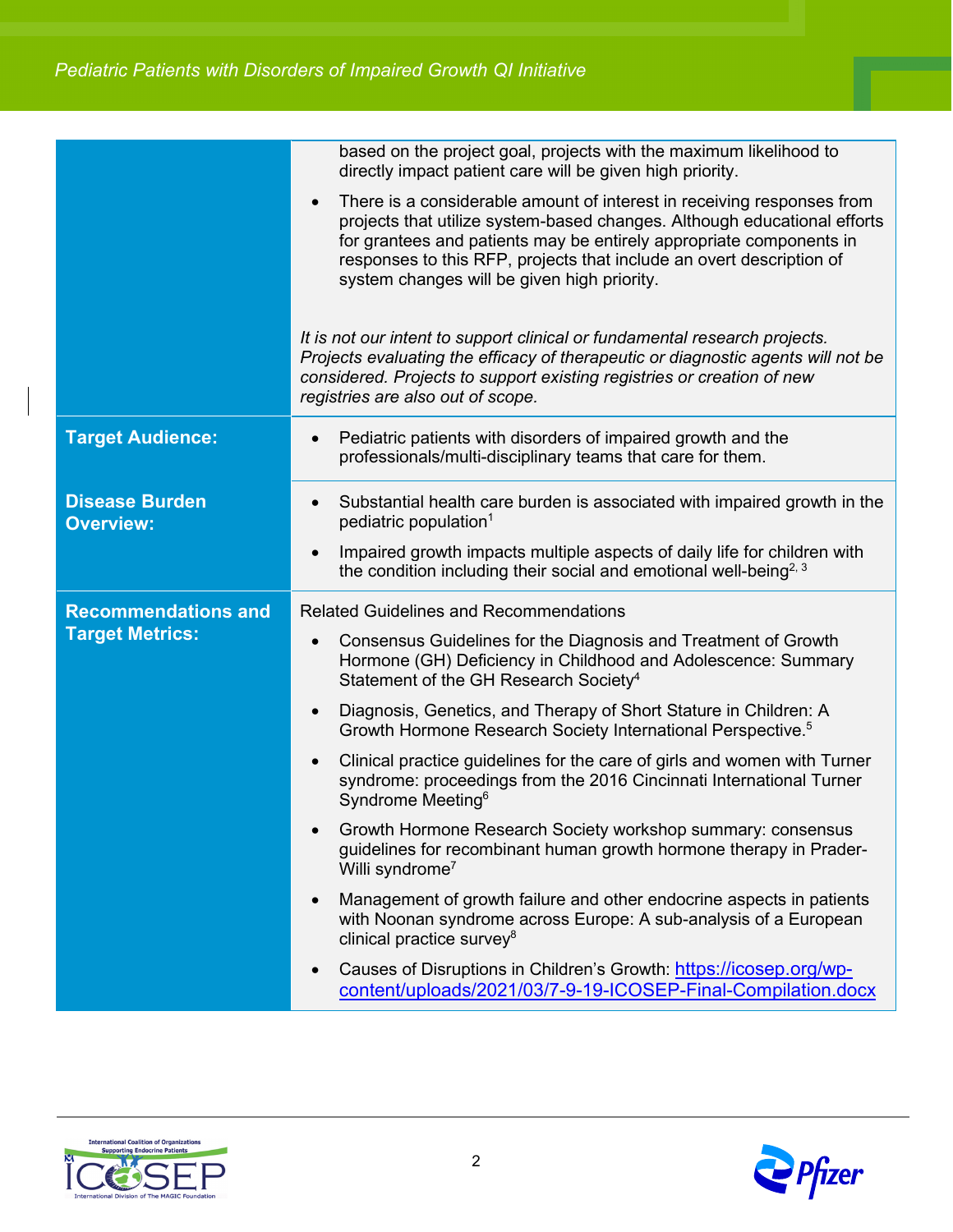| <b>Gaps Between Actual</b><br>and Target, Possible<br><b>Reasons for Gaps:</b>        | Gaps in diagnosis and management of disorders of impaired growth:                                                                                                                                                         |
|---------------------------------------------------------------------------------------|---------------------------------------------------------------------------------------------------------------------------------------------------------------------------------------------------------------------------|
|                                                                                       | Children with short stature may be evaluated inadequately                                                                                                                                                                 |
|                                                                                       | Late diagnosis of treatable growth disorders 9<br>$\bullet$                                                                                                                                                               |
|                                                                                       | Suboptimal referral of children with growth disorders <sup>10</sup><br>$\bullet$                                                                                                                                          |
|                                                                                       | Poor recognition <sup>10</sup><br>$\bullet$                                                                                                                                                                               |
|                                                                                       | Lack of proper training and education of physicians regarding growth<br>disorders <sup>10</sup>                                                                                                                           |
|                                                                                       | Issues with long-term patient adherence to therapy <sup>11</sup>                                                                                                                                                          |
|                                                                                       | Lack of communication and collaboration between healthcare<br>providers/centers and patient advocacy organizations, to better inform<br>and accompany patients <sup>12</sup>                                              |
|                                                                                       | Increase visibility and existence of patient advocacy organizations and<br>stimulate collaboration with medical societies <sup>12</sup>                                                                                   |
|                                                                                       | Gap in general/large public information (schools etc), regular growth<br>curve measurements allowing early detection <sup>12</sup>                                                                                        |
|                                                                                       | Demographic differences in diagnosis and treatment rate and treatment<br>delay <sup>13</sup>                                                                                                                              |
|                                                                                       | Transitional care between pediatric and adult care <sup>15</sup>                                                                                                                                                          |
| <b>Expected Approximate</b><br><b>Monetary Range of</b><br><b>Grant Applications:</b> | Individual projects requesting up to \$75,000 will be considered. The<br>$\bullet$<br>total available budget related to this RFP is \$300,000.                                                                            |
|                                                                                       | The amount of the grant Pfizer will be prepared to fund for any project<br>will depend upon the expert review panel's evaluation of the proposal<br>and costs involved and will be stated clearly in the grant agreement. |
| <b>Key Dates:</b>                                                                     | RFP release date: June 1, 2022                                                                                                                                                                                            |
|                                                                                       | Full Proposal Deadline: August 3, 2022                                                                                                                                                                                    |
|                                                                                       | Review of Full Proposals by External Review Panel: September 2022                                                                                                                                                         |
|                                                                                       | Anticipated Full Proposal Notification Date: October 2022                                                                                                                                                                 |
|                                                                                       | Anticipated Project Start Date: December 2022/January 2023                                                                                                                                                                |
|                                                                                       |                                                                                                                                                                                                                           |
| <b>How to Submit:</b>                                                                 | Please go to www.cybergrants.com/pfizer/QI and sign in. First-time<br>users should click "REGISTER NOW". [Note: there are individual portals for<br>each grant application type. Please be sure to use the URL above.]    |
|                                                                                       | Click the "Start A New Quality Improvement Application" button.                                                                                                                                                           |
|                                                                                       | For the question "Competitive Grant?" select Yes                                                                                                                                                                          |
|                                                                                       | Select the following Competitive Grant Program Name: 2022 RD Global                                                                                                                                                       |



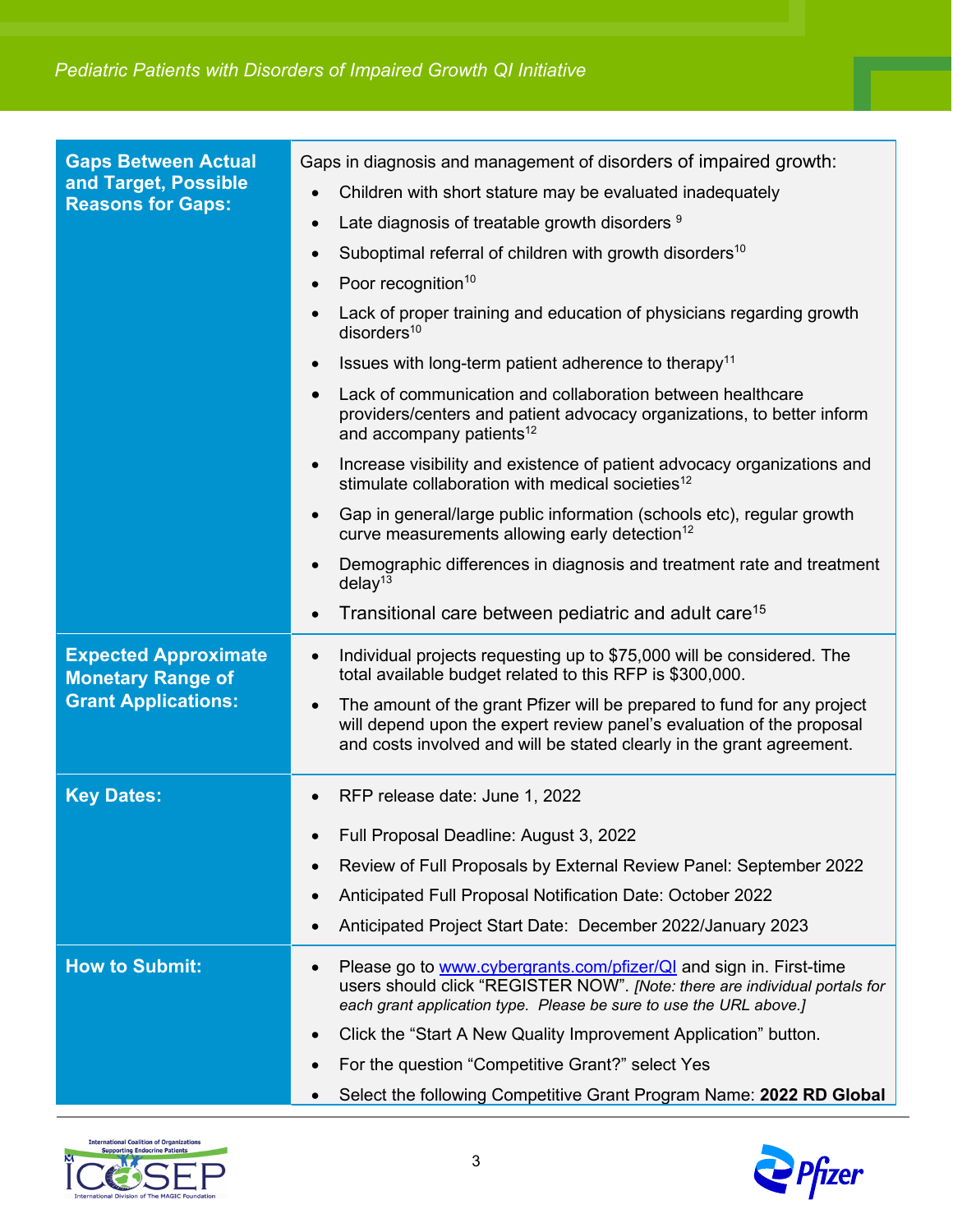|                                                                            | <b>Pediatric Disorders of Impaired Growth QI Initiative</b>                                                                                                                                                                                                                                                                                                                                                                                                                                                                                                                                                                            |
|----------------------------------------------------------------------------|----------------------------------------------------------------------------------------------------------------------------------------------------------------------------------------------------------------------------------------------------------------------------------------------------------------------------------------------------------------------------------------------------------------------------------------------------------------------------------------------------------------------------------------------------------------------------------------------------------------------------------------|
|                                                                            | Requirements for submission:                                                                                                                                                                                                                                                                                                                                                                                                                                                                                                                                                                                                           |
|                                                                            | Complete all required sections of the online application (see<br>Appendix).                                                                                                                                                                                                                                                                                                                                                                                                                                                                                                                                                            |
|                                                                            | If you encounter any technical difficulties with the website, please click<br>the "Technical Questions" link at the bottom of the page.                                                                                                                                                                                                                                                                                                                                                                                                                                                                                                |
|                                                                            | <b>IMPORTANT:</b> Be advised applications submitted through the wrong<br>application type and/or submitted after the due date will not be reviewed by<br>the committee.                                                                                                                                                                                                                                                                                                                                                                                                                                                                |
| <b>Questions:</b>                                                          | If you have questions regarding this RFP, please direct them in writing<br>to the Amanda Stein [amanda.j.stein@pfizer.com] (Grant Officer,<br>Pfizer), and with the subject line "2022 RD Global Pediatric Disorders of<br>Impaired Growth QI Initiative"                                                                                                                                                                                                                                                                                                                                                                              |
| <b>Grant Agreements:</b>                                                   | If your grant is approved, your institution will be required to enter into a<br>$\bullet$<br>written grant agreement with Pfizer. Please click here to view the core<br>terms of the agreement.<br>Pfizer has drafted the terms of these agreements to be balanced and<br>reasonable and to further the goals of both parties. Negotiating grant<br>agreements requires significant resources, so please ensure that your<br>institution (including your legal department) is able and willing to abide<br>by these terms before proceeding with submission of your application as<br>they will need to be accepted in their entirety. |
| <b>Review and Approval</b><br><b>Process</b>                               | A specific grant program RFP uses an expert review panel (ERP) to<br>make final grant decisions.<br>The panels are comprised of professionals from the medical community<br>$\bullet$<br>with advanced degrees and expertise in particular clinical areas, or<br>specific needs of a geographic region/learner group, or expertise in<br>research, continuing professional development or quality improvement                                                                                                                                                                                                                          |
| <b>Mechanism by which</b><br><b>Applicants will be</b><br><b>Notified:</b> | All applicants will be notified via email by the dates noted above.<br>Applicants may be asked for additional clarification during the review<br>period.                                                                                                                                                                                                                                                                                                                                                                                                                                                                               |

#### **References:**

- 1. [Economic burden of growth hormone deficiency in a US pediatric population](https://www.jmcp.org/doi/abs/10.18553/jmcp.2021.21030) Paul Kaplowitz, Janna Manjelievskaia, Lorena Lopez-Gonzalez, Cynthia D Morrow, Pisit Pitukcheewanont, and Alden Smith Journal of Managed Care & Specialty Pharmacy 2021 27:8, 1118-1128.
- 2. Brod, M., Alolga, S.L., Beck, J.F. *et al.* Understanding burden of illness for child growth hormone deficiency. *Qual Life Res* 26, 1673–1686 (2017).<https://doi.org/10.1007/s11136-017-1529-1>
- 3. Philippe Backeljauw, Marco Cappa, Wieland Kiess, Lisa Law, Charlotte Cookson, Caroline Sert, John Whalen, Mehul T. Dattani, Impact of short stature on quality of life: A systematic literature review,



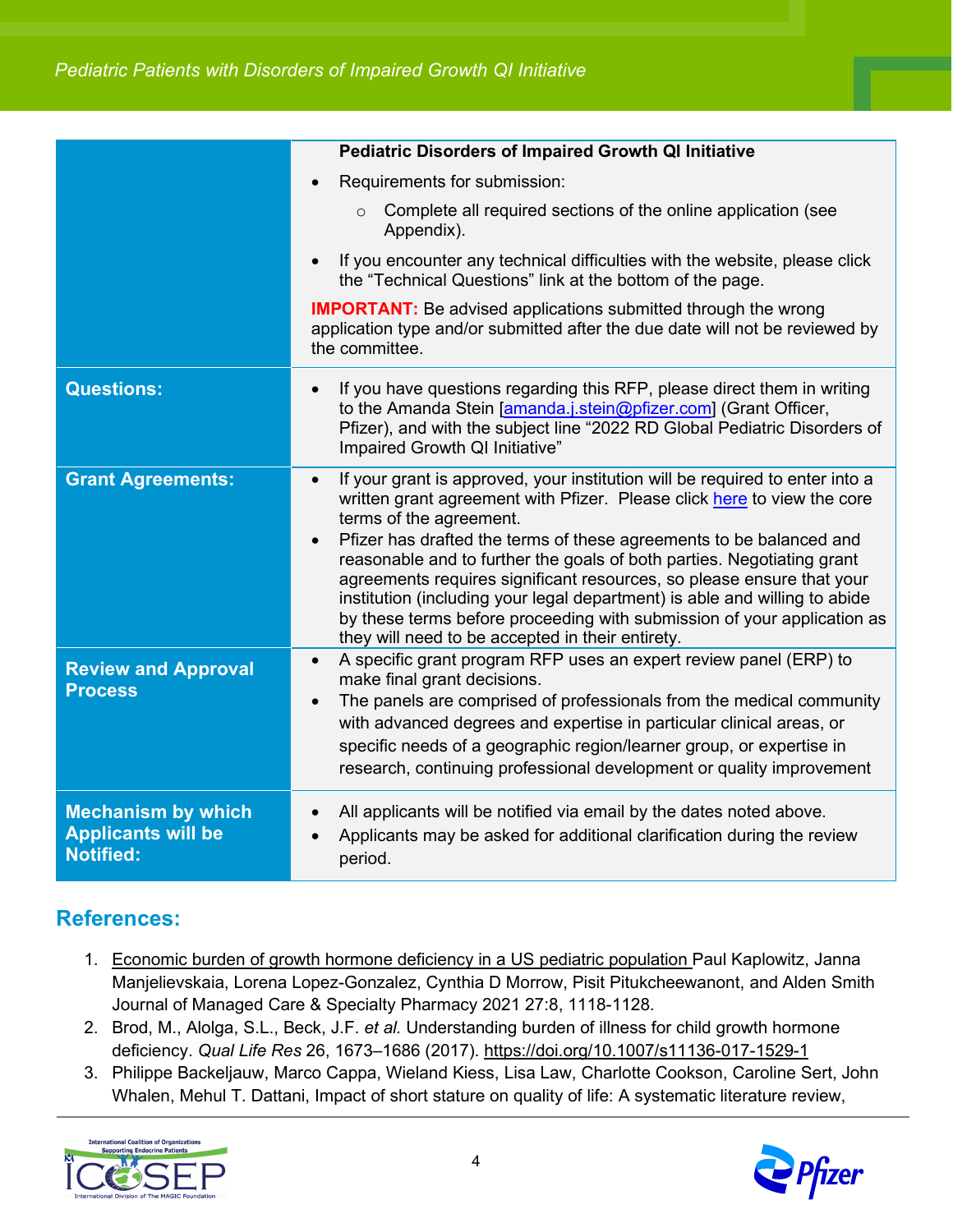Growth Hormone & IGF Research, Volumes 57–58, 2021, 101392, ISSN 1096-6374, [https://doi.org/10.1016/j.ghir.2021.101392.](https://doi.org/10.1016/j.ghir.2021.101392)

- 4. Growth Hormone Research Society. Consensus guidelines for the diagnosis and treatment of growth hormone (GH) deficiency in childhood and adolescence: summary statement of the GH Research Society. GH Research Society. *J Clin Endocrinol Metab*. 2000;85(11):3990-3993. doi:10.1210/jcem.85.11.6984
- 5. Collett-Solberg P, F, Ambler G, Backeljauw P, F, Bidlingmaier M, Biller B, M, K, Boguszewski M, C, S, Cheung P, T, Choong C, S, Y, Cohen L, E, Cohen P, Dauber A, Deal C, L, Gong C, Hasegawa Y, Hoffman A, R, Hofman P, L, Horikawa R, Jorge A, A, L, Juul A, Kamenický P, Khadilkar V, Kopchick J, J, Kriström B, Lopes M, d, L, A, Luo X, Miller B, S, Misra M, Netchine I, Radovick S, Ranke M, B, Rogol A, D, Rosenfeld R, G, Saenger P, Wit J, M, Woelfle J: Diagnosis, Genetics, and Therapy of Short Stature in Children: A Growth Hormone Research Society International Perspective. Horm Res Paediatr 2019;92:1-14. doi: 10.1159/000502231
- 6. Gravholt CH, Andersen NH, Conway GS, et al. Clinical practice guidelines for the care of girls and women with Turner syndrome: proceedings from the 2016 Cincinnati International Turner Syndrome Meeting. *Eur J Endocrinol*. 2017;177(3):G1-G70. doi:10.1530/EJE-17-0430
- 7. Deal CL, Tony M, Höybye C, et al. GrowthHormone Research Society workshop summary: consensus guidelines for recombinant human growth hormone therapy in Prader-Willi syndrome. *J Clin Endocrinol Metab*. 2013;98(6):E1072-E1087. doi:10.1210/jc.2012-3888
- 8. Edouard T, Zenker M, Östman-Smith I, et al. Management of growth failure and other endocrine aspects in patients with Noonan syndrome across Europe: A sub-analysis of a European clinical practice survey. *Eur J Med Genet*. 2022;65(1):104404. doi:10.1016/j.ejmg.2021.104404
- 9. Savage MO, Backeljauw PF, Calzada R, Cianfarani S, Dunkel L, Koledova E, Wit J-M, Yoo H-W. Early Detection, Referral, Investigation and Diagnosis of Children with Growth Disorders. Hormone Research in Paediatrics 2016; 85, 325-33
- 10. John M, Koledova E, Kumar KM, Chaudhari H. Challenges in the Diagnosis and Management of Growth Hormone Deficiency in India. Int J Endocrinol. 2016;2016:2967578. doi:10.1155/2016/2967578
- 11. Marini MG, Chesi P, Mazzanti L, Guazzarotti L, Toni TD, Salerno MC, Officioso A, Parpagnoli M, Angeletti C, Faienza MF, Iezzi ML, Aversa T, Sacchetti C. Stories of experiences of care for growth hormone deficiency: the CRESCERE project. Future Sci OA. 2016 Feb 25;2(1):FSO82. doi: 10.4155/fso.15.82. PMID: 28031934; PMCID: PMC5137913.
- 12. EndoERN patient survey on their perception of health care experience and of unmet needs for rare endocrine diseases. Susan M. Webb,et al.. Endocrine. 2021 Mar;71(3):569-577. doi: 10.1007/s12020- 021-02625-0.

PMID: 33544353

- 13. Kaplowitz P, Manjelievskaia J, Lopez-Gonzalez L, Morrow CD, Pitukcheewanont P, Smith A. Economic burden of growth hormone deficiency in a US pediatric population. *J Manag Care Spec Pharm*. 2021;27(8):1118-1128. doi:10.18553/jmcp.2021.21030
- 14. Davidse K, van Staa A, Geilvoet W, Eck JV, Pellikaan K, Baan J, Hokken-Koelega ACS, Van den Akker ELT, Sas TCJ, Hannema SE, Van der Lely AJ, de Graaff LCG. We mind your step: understanding and preventing drop-out in the transfer from paediatric to adult tertiary endocrine healthcare. Endocr Connect. 2022 Apr 1:EC-22-0025. doi: 10.1530/EC-22-0025. Epub ahead of print. PMID: 35521816



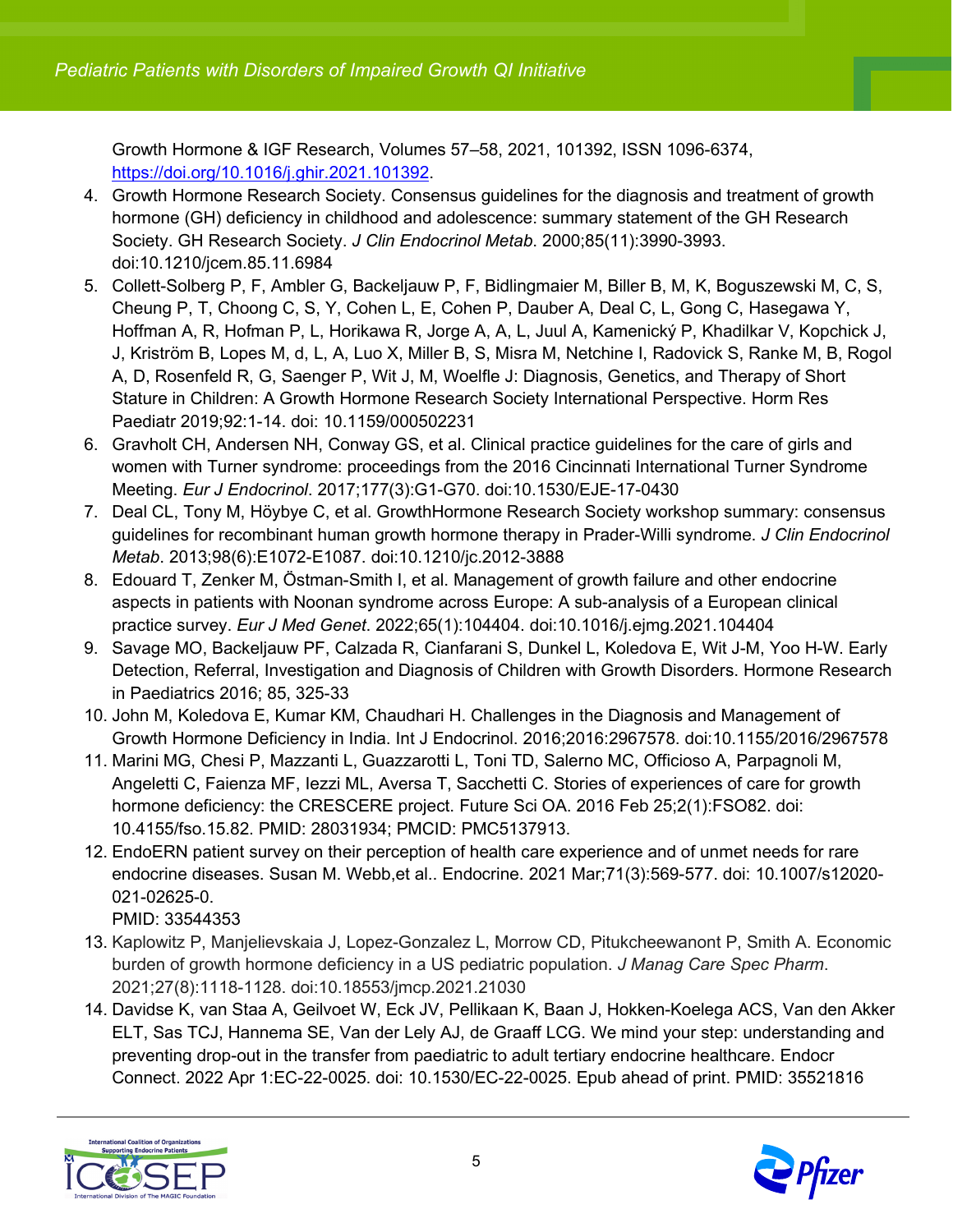## **Appendix A**

#### **Proposal Requirements**

| <b>Goals and Objectives</b>                  | Briefly state the overall goal of the project. Also describe how this goal<br>aligns with the focus of the RFP and the goals of the applicant<br>organization(s).                                                                                                                                                                                                                                                                                                                                                                                                                    |
|----------------------------------------------|--------------------------------------------------------------------------------------------------------------------------------------------------------------------------------------------------------------------------------------------------------------------------------------------------------------------------------------------------------------------------------------------------------------------------------------------------------------------------------------------------------------------------------------------------------------------------------------|
|                                              | List the overall objectives you plan to meet with your project both in terms<br>of learning and expected outcomes. Objectives should describe the<br>target population as well as the outcomes you expect to achieve as a<br>result of conducting the project.                                                                                                                                                                                                                                                                                                                       |
| <b>Assessment of Need</b><br>for the Project | Please include a quantitative baseline data summary, initial metrics (e.g.,<br>quality measures), or a project starting point (please cite data on gap<br>analyses or relevant patient-level data that informs the stated objectives)<br>in your target area. Describe the source and method used to collect the<br>data. Describe how the data was analyzed to determine that a gap<br>existed. If a full analysis has not yet been conducted, please include a<br>description of your plan to obtain this information. Include regional or<br>local needs related to your project. |
| <b>Target Audience</b>                       | Describe the primary audience(s) targeted for this project. Also indicate<br>whom you believe will directly benefit from the project outcomes.<br>Describe the overall population size as well as the size/age limits of your<br>sample population                                                                                                                                                                                                                                                                                                                                   |
| <b>Project Design and</b><br><b>Methods</b>  | Describe the planned project and the way it addresses the established<br>need.<br>If your methods include educational activities, please describe succinctly<br>the topic(s) and format of those activities<br>Please describe how the project submitted supports diversity, equity, and<br>$\bullet$<br>inclusion either through the study population targeted or through the<br>project team that is directly involved                                                                                                                                                             |
| <b>Innovation</b>                            | Explain what measures you have taken to assure that this project idea is<br>original and does not duplicate other projects or materials already<br>developed.<br>Describe how this project builds upon existing work, pilot projects, or<br>ongoing projects developed either by your institution or other institutions<br>related to this project.                                                                                                                                                                                                                                  |
| <b>Evaluation and</b><br><b>Outcomes</b>     | In terms of the metrics used for the needs assessment, describe how you<br>will determine if the practice gap was addressed for the target group.<br>Describe how you expect to collect and analyze the data.                                                                                                                                                                                                                                                                                                                                                                        |